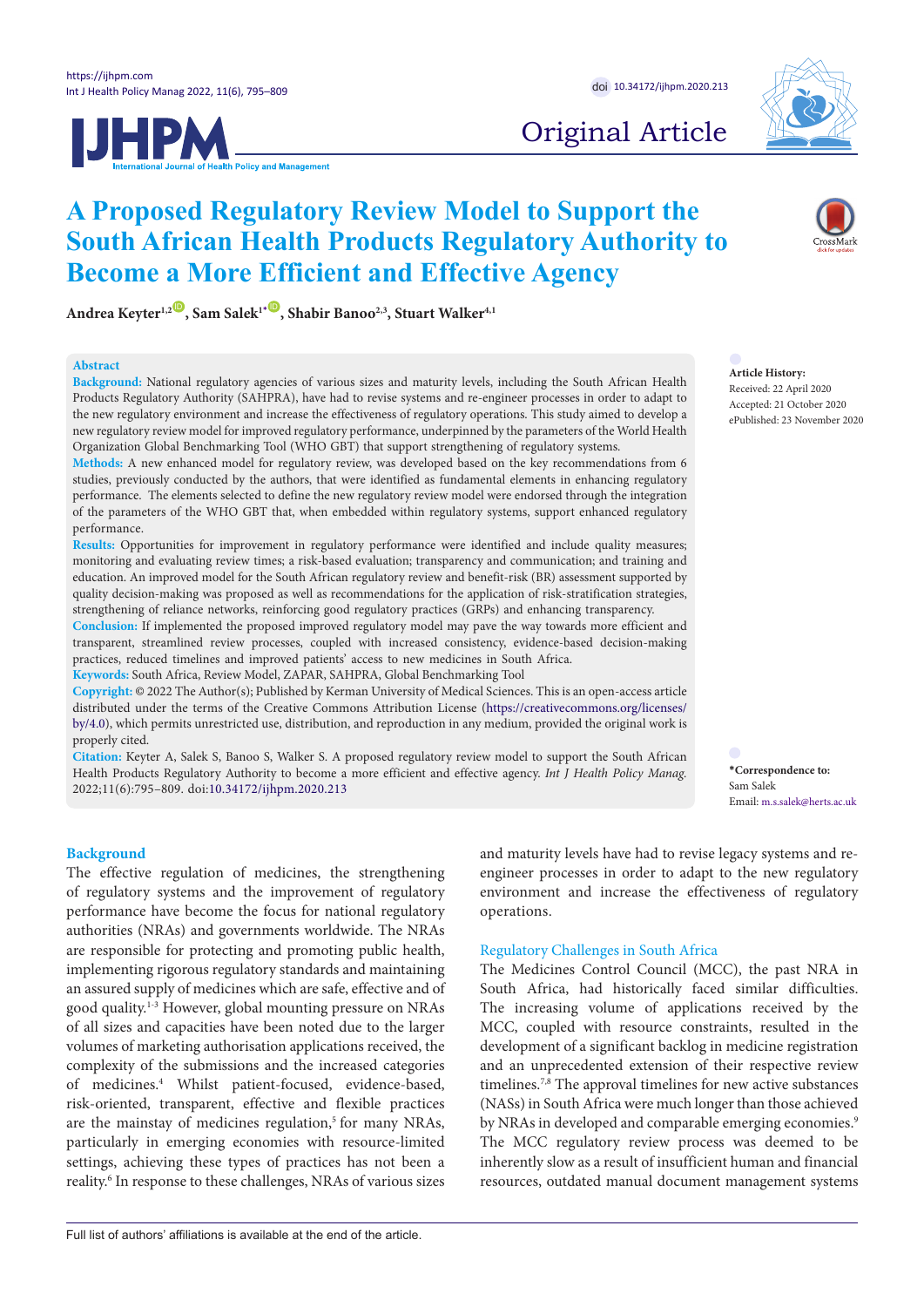# **Key Messages**

#### **Implications for policy makers**

- The studies described here have resulted in recommendations for an improved model for the regulatory review of medicines by the South African Health Products Regulatory Authority (SAHPRA) and provided a baseline against which future improvements implemented by SAHPRA may be measured.
- Following the implementation of the SAHPRA re-engineered processes it would be useful to compare the new registration process and regulatory review model of SAHPRA against other similar-sized national regulatory agencies.
- Provided that the recommendation to identify and routinely monitor and evaluate the milestones in the regulatory review process is implemented, it would be useful to analyse the timelines achieved between these milestones in order to accurately determine the time taken by SAHPRA to review an application and the time taken by the applicant to provide the required response/s to SAHPRA.
- Considering the intention of SAHPRA to implement facilitated regulatory pathways (FRPs), it would be valuable to study the overall median approval timelines achieved for full, abridged and verification reviews and their impact on patients' access to medicines.
- The use of a structured universal template for benefit-risk (BR) assessment both for SAHPRA and for regional initiatives has been encouraged. This would support predictable, transparent and quality decision-making and provide an effective approach for communicating BR decisions made through the use of collaborative initiatives and could form the basis of a public assessment report (PAR).

#### **Implications for the public**

The increasing volume of applications received by the former national regulatory agency in South Africa, coupled with resource constraints, outdated manual document management systems and legislative constraints, resulted in the development of a significant backlog in medicine registration and an unprecedented extension of review timelines, which were much longer than those achieved by regulatory authorities in developed and comparable emerging economies. Undoubtedly, the delayed approval times for medicines in South Africa negatively impacted patients' access to vital medicines. The new national regulatory agency in South Africa, the South African Health Products Regulatory Authority (SAHPRA) has been working to increase its resources and improve its processes. It is hoped that this proposed improved review model will be considered by SAHPRA and will pave the way towards efficient and transparent, streamlined review processes, coupled with increased consistency, evidence-based decision-making practices, reduced timelines and improved patients' access to new medicines.

and legislative constraints that did not support the use of facilitated regulatory pathways (FRPs).<sup>7,10</sup> Undoubtedly, the delayed approval times for NASs in South Africa negatively impacted patients' access to medicines.

#### Harmonisation, Reliance and Recognition

Efforts to address the challenges faced by NRAs in low- and middle-income countries have focused on strategies for identifying and performing core regulatory functions that have to be undertaken directly by NRAs to meet country or regional needs.6,11 The NRAs have also been encouraged by the World Health Organization (WHO) to consider regulatory convergence and to collaborate with and recognise the work done by other NRAs in order to avoid the duplication of regulatory efforts and to ease the regulatory burden.<sup>6,11,12</sup> At the core of harmonised regulatory activities lies the need to reach convergence in regulatory requirements. In order to do so, NRAs are required to function at the necessary maturity level. Through harmonisation initiatives, technical requirements for safety, quality and efficacy may be standardised, the regulatory burden faced by many agencies may be reduced and the duplication of regulatory efforts may be avoided.<sup>11</sup> The use of FRPs may also be considered as a mechanism to expedite regulatory decision-making in the review of applications for the registration of NASs.

Technical support, underpinned by efforts promoting regulatory convergence, has been provided by WHO to Member States. The WHO has initiated collaborative activities between various countries and regions and through these harmonisation initiatives participating NRAs have been able to exchange consolidated information without challenging the sovereignty of the participants.<sup>5</sup> Global trends for convergence and reliance have been taken into account in the African region as reflected through the informal consultations initiated at the International Conference of Drug Regulatory Authorities, held in Bern, Switzerland, in September 2008. As a result of these discussions a WHO concept paper was developed to institute the African Medicines Registration Harmonization Initiative to support the harmonisation of medicine registration within and across Africa.<sup>5</sup> It is further anticipated that the establishment of African Medicines Agency may further support the regulatory systems of NRAs and build regulatory capacity within countries in the African region.2

#### WHO Global Benchmarking Tool

International benchmarking against mature NRAs has driven many agencies to strive towards the implementation of pragmatic solutions to address regulatory inefficiencies. The WHO has developed a global benchmarking tool (GBT) that has been used to perform an evidence-based assessment and comparison of NRAs. The WHO GBT is used by the WHO to assess the regulatory systems of NRAs in Member States, as mandated by the World Health Assembly Resolution 67.20 on regulatory system strengthening for medical products.13,14 The benchmarking methodology embedded within the WHO GBT enables the WHO to identify both strengths and areas for improvement within the agencies' regulatory system. The GBT is used to evaluate each of the nine component regulatory functions of the regulatory system against a series of sub-indicators. These functions include: national regulatory systems; registration and marketing authorisation; vigilance; market surveillance and control; licensing establishments; regulatory inspection; laboratory testing;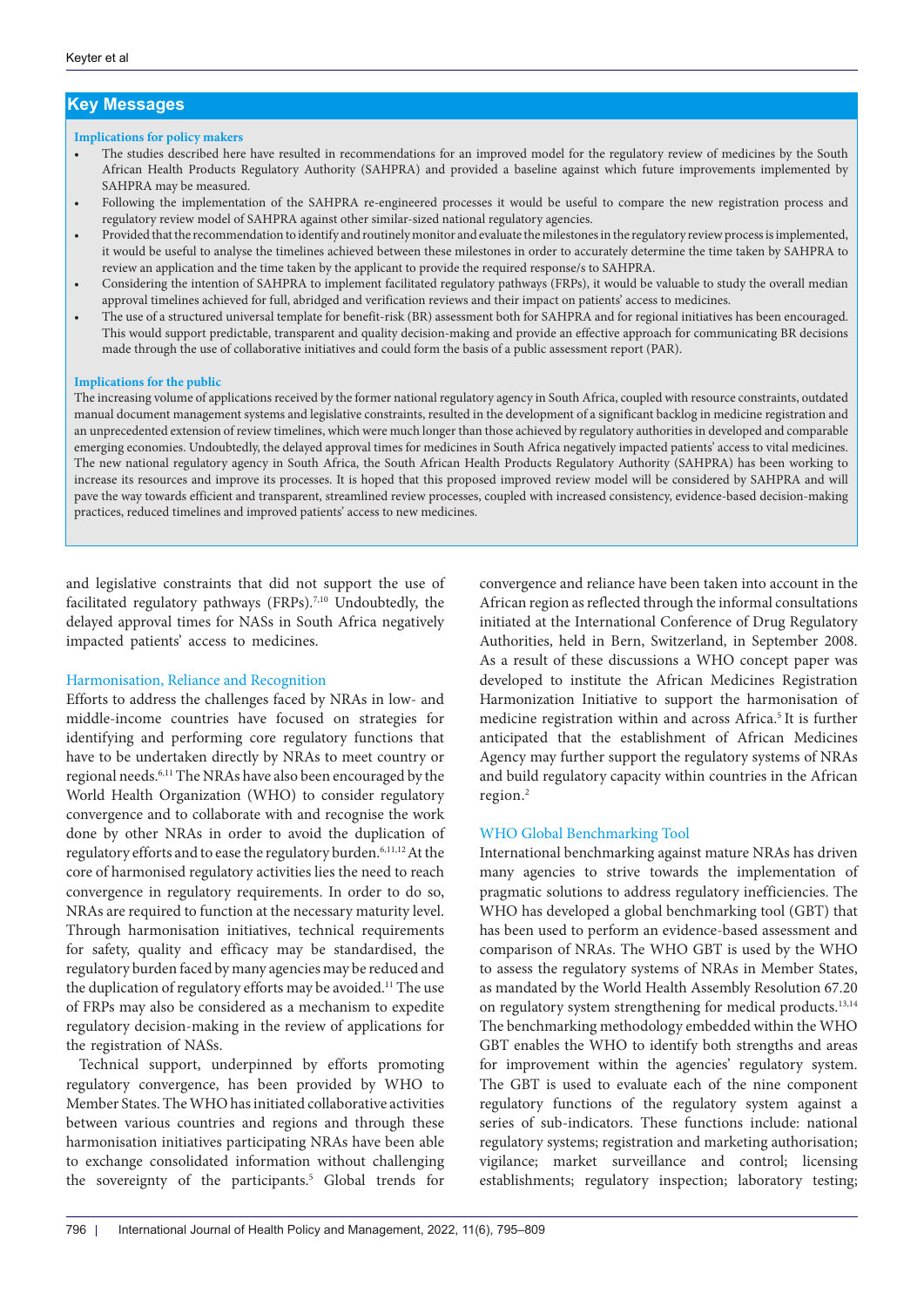clinical trial oversight and lot release. Fact sheets have been developed to describe the scope and requirements for each sub-indicator. During the assessment, NRAs are required to provide evidence supporting the implementation of each of the sub-indicators.

A number of the WHO GBT sub-indicators highlight the importance of formalising the implementation of a quality management system (QMS) and good review practices (GRevPs). The sub-indicators require NRAs to demonstrate the effective application of quality decision-making practices (QDMPs) in regulatory decision-making and support the publication of regulatory decisions in the public domain. The sub-indicators endorse the monitoring and evaluating of regulatory performance, making use of effective electronic document management systems (EDMSs) and participation in regional and/or global networks to promote harmonisation and collaboration. Each sub-indicator is linked to a 'maturity level' rating. The measure of maturity level is based on the concept adapted from the International Standardization Organization (ISO 9004 standard) that provides guidance on quality management and the quality of an organisation to achieve sustained success.14 The GBT facilitates an assessment of the maturity level of an NRA on a scale of 1 (existence of some elements of regulatory system) to 4 (operating at advanced level of performance and continuous improvement). The NRAs that are operating at a maturity level of 3 and above are considered to be competent in effecting regulatory mandates and are listed by the WHO as such. The application of the WHO GBT in the assessment of NRAs in WHO Member States provides an opportunity for those that are operating at lower maturity levels or those in resource-limited settings to rely on or recognise the regulatory decisions of WHO-listed NRAs.

# Changing the South African Regulatory Environment

The drive for the establishment of a more effective regulatory framework in South Africa has been evident for the past 2 decades. In June 2017, the Medicine and Related Substances Act, 1965 (Act 101 of 1965), was amended to allow for the transition of the MCC to the South African Health Products Regulatory Authority (SAHPRA). Promising regulatory reform, this new era provided an opportunity to study the past practices of the South African NRA, with a view to enhancing regulatory operations and the responsiveness of the NRA to the advancing new regulatory landscape. Similar to other NRAs, SAHPRA is working toward the development and improvement of its regulatory capacity. At a workshop convened by the Centre for Innovation in Regulatory Science (CIRS), on the risk-based evaluation of medicines,<sup>15</sup> several NRAs expressed an interest in applying risk-based evaluation approaches that focused on reliance on the work of other trusted NRAs, and SAHPRA is also exploring the practical implementation of such models.

The need for agencies to consistently measure their performance against established target times, an important GBT parameter, can be facilitated through the CIRS Optimising Efficiencies in Regulatory Agencies (OpERA) tool.16 The OpERA tool was developed through the

identification of common milestones in the regulatory review process by regulatory agencies and regional initiatives so that participating agencies could identify where time is spent in their processes, delineate performance goals and transparently monitor progress toward those goals.<sup>16</sup>

As SAHPRA moves forward with its objective of regulatory reform to improve median approval times and patients' access to medicines, it is important that the agency has the relevant capabilities and decision-making frameworks in place to ensure the efficient application of resources. Because of the interest of stakeholders in registering new medicines in South Africa and the increasing backlog in registration, there was a need for a comprehensive study to support the regulatory environment in the region underpinned by a new regulatory review model. The development of such model will be informed by an evaluation of the outcomes and recommendations derived from 6 studies, previously conducted by the authors. The model, synthesised as a result of this study, will be underpinned by the same parameters that form the basis of the GBT, used by the WHO to perform an evidence-based assessment of the performance of regulatory systems of NRAs.

Therefore, the aim of this study was to develop a regulatory review model for enhanced regulatory performance.

#### **Methods**

In order to develop a new enhanced model for regulatory review, it was necessary to examine the current model implemented by the South African NRA. The model of review used by the NRA was identified (study 1), the overall timelines achieved using this model were described (study 2 and study 3) and the regulatory performance achieved, using this model, was compared to that of similar NRAs (study 4). The outcomes of study 5 described whether the model used by the NRA was justified or required improvement and the transparency of the outcome of the regulatory review was evaluated (study 6). The recommendations from these 6 studies, previously conducted by the authors, were analysed in order to extract the key recommendations that are fundamental in informing the design of the enhanced model for regulatory review.

A questionnaire technique was used in study 1 to identify the models of review that are being used within the authority, identify target times and the main activities between milestones for registration, and identify the organisational structure, and the capacity of the authority. The questionnaire was completed with a view to analysing the quality measures that are currently in place, identify areas of capacity constraints, and to provide a baseline for the current review process, considering the transition to the newly established SAHPRA. This was followed by collecting data in study 2 and 3 to reflect the overall approval times for NASs registered by the South African NRA during the period 2015–2018.

To arrive at a plausible conclusion with respect to the collected data described above and fulfil the study objectives, it was necessary to contextualise the South African regulatory environment and how it compares to other similar countries around the globe. Consequently, in study 4 the data were compared with that of 4 other countries (Therapeutic Goods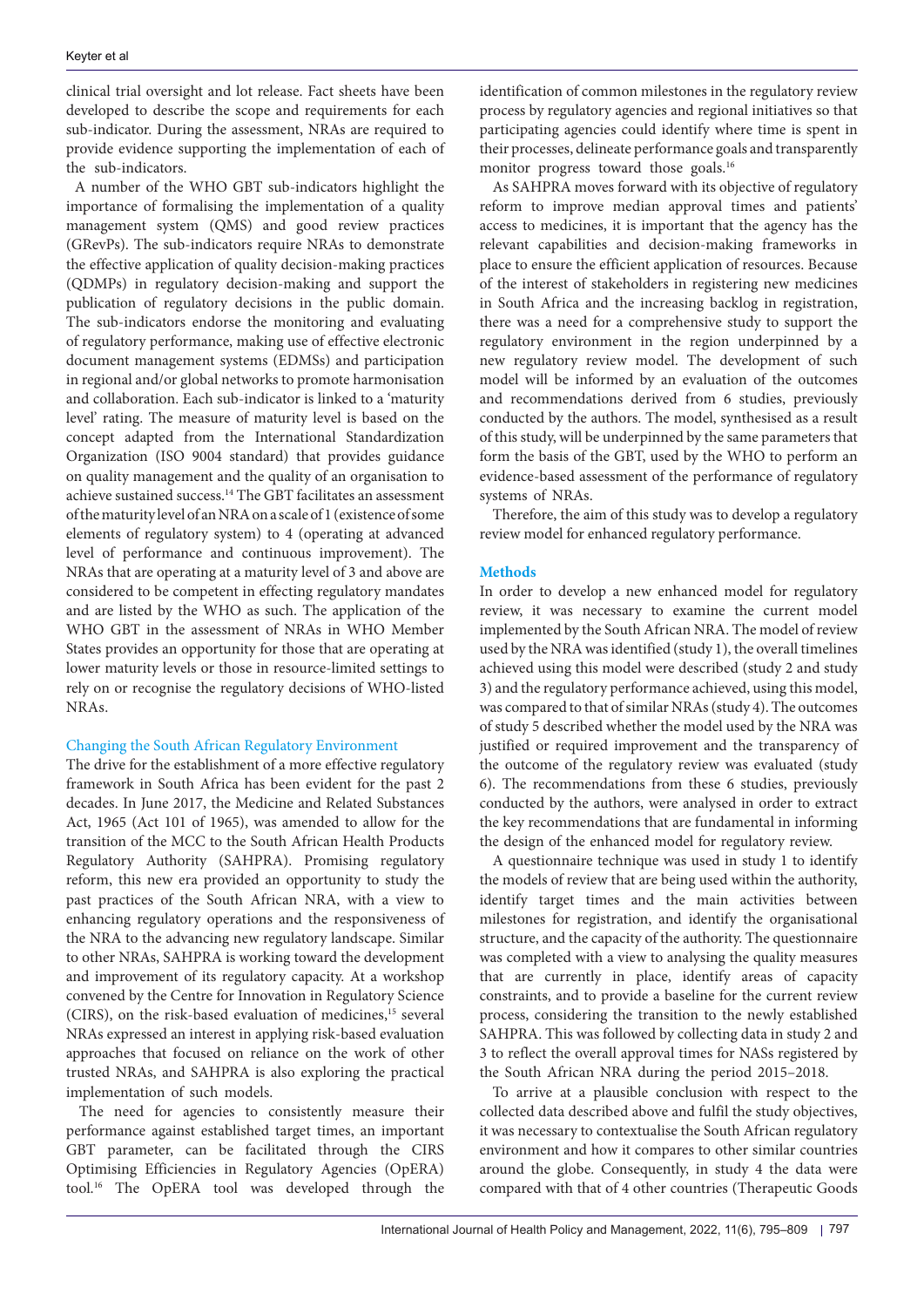Administration, TGA, of Australia; Health Canada; the Health Sciences Authority of Singapore; Swissmedic) chosen on the basis of the size of the agencies and the patient population they served, the year since established and the nature of the review model (full assessment) applied.

To test the transparency of the outcome of the regulatory review comparing South Africa with 4 other regulatory authorities. The public assessment reports (PARs) of ertugliflozin L-pyroglutamic acid, erenumab and durvalumab recently published by the regulatory bodies in Australia, Europe, Canada and the United States were compared with the validated Universal Methodology for Benefit-Risk Assessment (UMBRA) benefit-risk (BR) template in study 5 to determine whether the BR decision had been documented in a systematic and structured manner. The approach initiated by the SAHPRA to document and communicate BR decisions was also evaluated in study 5.

The next step was to examine if there was plausible justification for the review model (full assessment) applied by the MCC or the successor authority, SAHPRA. To this effect, a 5-part questionnaire, the Abridged Review Process Profile<sup>9</sup> was used in study 6 to identify the criteria and current practices that were applied by NRAs for implementing an abridged review process.

The elements selected to define the new regulatory review model were endorsed through the integration of the parameters of the WHO GBT that, when embedded within regulatory systems, support enhanced regulatory performance.

#### Data Processing and Analysis

The Excel syntax was used to manage and analyse the data collected for this exploratory study during the period 2015– 2018. Furthermore, the characteristics of the medicinal products submitted to the authority for registration were described. The review type (fast track/standard) applied to each regulatory submission was identified as well as the origin (multinational company/local company) of the submission and the definition of the milestones within the review process. Descriptive statistics such as summary scores, frequencies, percentages, etc were applied. The median timelines for each of the milestones within the review process as well as the median overall approval times were calculated and analysed. Median approval times by product type and therapeutic area were determined and all data were analysed as calendar days. In addition, the MCC and SAHPRA regulatory processes and frameworks conducted during 2018-2019 were evaluated against the validated WHO GBT sub-indicators and global efforts toward regulatory convergence and collaboration<sup>5</sup> to develop recommendations for an improved regulatory model for SAHPRA, including the use of the OpERA tool to monitor and evaluate milestones and overall timelines.<sup>16</sup>

#### **Results**

A summary of the recommendations of the 6 studies, that were previously conducted by the authors, have been identified to be pivotal in the development of a regulatory review model for enhanced regulatory performance ([Table\)](#page-4-0). This demonstrates how each recommendation translates into each element of the

evidence-based model that has been created. In turn, these elements are reinforced by the parameters of the GBT that are implemented in efficient and effective regulatory systems.

*Studies 1 and 2:* The evaluation of the status of the MCC, prior to the establishment of SAHPRA in terms of its organisational structure and the regulatory review process for NASs was the focus of the 2 studies and included an assessment of the level of implementation of good regulatory practices (GRPs) and GRevPs by the MCC and provided further historical context supporting the new regulatory environment in South Africa and the transition from the MCC to SAHPRA.7,10 The results of these studies documented the regulatory approval time and the associated milestones within the MCC review process for NASs from 2015-2017, illustrating that the MCC in its capacity at the time was not able to achieve the target timelines for the regulatory review of NASs. Recommendations were made to support the implementation of a risk-based regulatory review process and the formalisation of reliance on the regulatory efforts of reference NRAs.

*Study 3:* This study reviewed the key milestones and metrics in the regulatory review process applied by the MCC for NASs from 2015-2018, including new chemical entities, biologicals and major line extensions and those embedded within the transitional process applied by SAHPRA for NASs registered during 2018.<sup>8</sup> In this study, the authors determined overall median approval time for NASs, reviewed the challenges and opportunities for expediting these timelines, and made recommendations for an improved regulatory performance in South Africa.

*Study 4:* The medicine review process applied by the MCC was compared with the processes applied by the agencies in Australia, Canada, Singapore and Switzerland. The comparison indicated that the timelines for the MCC medicine review process were considerably longer than those achieved by the comparative agencies. Recommendations made as a result of this study echoed the need for the formalised implementation of GRevP, routine metrics collection and a template for BR assessment to support consistent, predictable, transparent and timely regulatory review.17

*Study 5:* The assessment of the use of a BR framework in South Africa has also been explored. PARs from regulatory agencies in Australia, the Europe, Canada and the United States were compared with the validated UMBRA BR Summary Template to determine whether the BR decisions of those agencies had been documented in a systematic and structured manner. A focus group was also conducted to discuss the use of PARs and participants agreed that a standardised PAR template would support improved transparency and stakeholder understanding of regulatory decision-making. The approach initiated by SAHPRA to document and communicate BR decisions was evaluated and key recommendations for SAHPRA for the implementation of an effective approach for communicating BR decisions were developed. These include consideration of the UMBRA BR Summary Template as guidance for BR assessment as well as the use of this approach as an outline for the preparation of a proposed South African public assessment report (ZAPAR). The publication of the ZAPAR would promote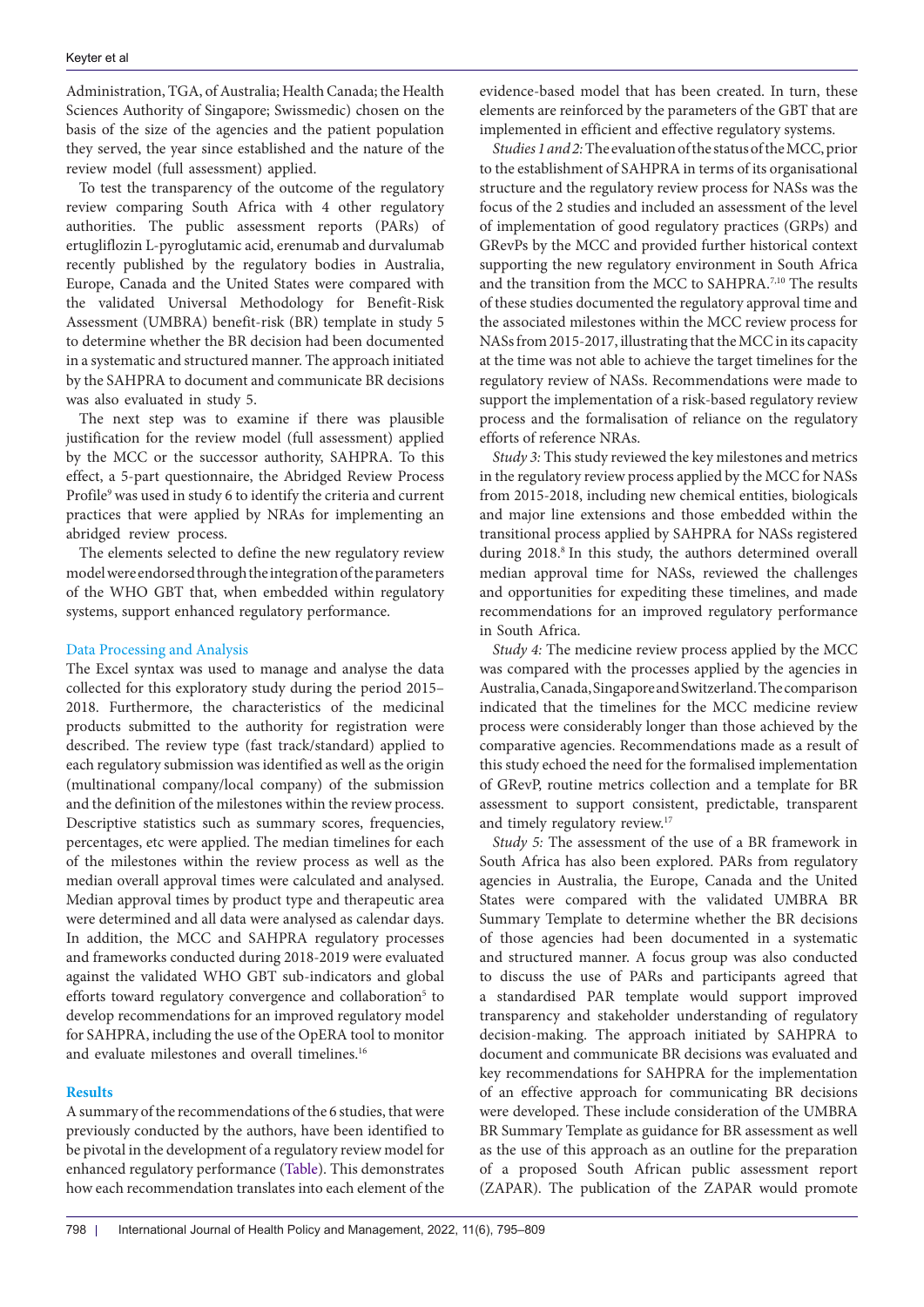<span id="page-4-0"></span>

| Study<br>Number       | Aim                                                                                                                                                               | Method                                                                                                                                                                                                   | Key Recommendations From the Study                                                                                                                                                                                                                                                                                                                                           | <b>Corresponding Elements Within the New Regulatory</b><br>Model (Figure 2)                                                                                                                                                                                                                                                                                                                                                                                                                                                                                  | <b>Corresponding GBT Parameters Endorsing the</b><br><b>Elements of the Model</b>                                                                                                                                                                                                                                                        |
|-----------------------|-------------------------------------------------------------------------------------------------------------------------------------------------------------------|----------------------------------------------------------------------------------------------------------------------------------------------------------------------------------------------------------|------------------------------------------------------------------------------------------------------------------------------------------------------------------------------------------------------------------------------------------------------------------------------------------------------------------------------------------------------------------------------|--------------------------------------------------------------------------------------------------------------------------------------------------------------------------------------------------------------------------------------------------------------------------------------------------------------------------------------------------------------------------------------------------------------------------------------------------------------------------------------------------------------------------------------------------------------|------------------------------------------------------------------------------------------------------------------------------------------------------------------------------------------------------------------------------------------------------------------------------------------------------------------------------------------|
| Study 17              | Examine the<br>regulatory review<br>process applied<br>by the MCC                                                                                                 | A questionnaire was completed<br>by the MCC to describe the<br>organisation of the authority,<br>record key milestones and<br>timelines in the review process<br>and to identify GRevPs                  | Apply a risk-based approach to the review<br>$\bullet$<br>of NASs using FRP<br>Formalise the implementation of the QMS<br>$\bullet$<br>Define timelines and measure milestones in<br>review process and overall approval time                                                                                                                                                | The following 5 areas for improvement were identified<br>to be common amongst the recommendations from<br>the 6 studies conducted. These 5 elements encompass<br>all the recommendations from each study and were<br>deemed to be critical in informing the development of<br>the new regulatory model                                                                                                                                                                                                                                                       | The GBT is used to evaluate each of the nine<br>component regulatory functions of the regulatory<br>system against a series of sub-indicators<br>For the purpose of this study reference was made<br>specifically to the sub-indicators of the regulatory<br>functions of the national regulatory systems and<br>marketing authorisation |
| Study 2 <sup>10</sup> | Provide the<br>historical context<br>supporting the<br>new regulatory<br>environment in<br>South Africa and<br>the transition<br>from the MCC to<br><b>SAHPRA</b> | A review was conducted of<br>the history of the enabling<br>legislation supporting the<br>establishment of SAHPRA and<br>the similarities and differences<br>between the MCC and SAHPRA<br>were compared | Training and skills development of<br>$\bullet$<br>regulatory expert reviewers<br>Establish committee structures within the<br>NRA for ad hoc consultation<br>Monitoring and evaluating<br>$\bullet$<br>Formalise the QMS<br>Apply a risk-based approach to the review<br>$\bullet$<br>of NAS using FRP                                                                      | <b>Quality Measures</b><br>Establish a dedicated quality management unit<br>Formally implement QMS, GRevPs and GRelPs<br>Codify and institutionalise the quality policy, SOPs,<br>$\bullet$<br>guidelines and assessment templates<br>Use the UMBRA BR Summary Template as the<br>$\bullet$<br>guide for BR assessment and the outline for the<br>preparation of the ZAPAR<br><b>Employ ODMPs</b><br>$\bullet$                                                                                                                                               | RS05.01: Top management intervention is<br>required to demonstrate commitment and<br>leadership to develop and implement a QMS                                                                                                                                                                                                           |
|                       |                                                                                                                                                                   |                                                                                                                                                                                                          |                                                                                                                                                                                                                                                                                                                                                                              |                                                                                                                                                                                                                                                                                                                                                                                                                                                                                                                                                              | RS05.02: The quality policy, objectives, scope and<br>action plans for the establishment of the QMS<br>must be in place and be communicated to all<br>levels                                                                                                                                                                             |
|                       |                                                                                                                                                                   |                                                                                                                                                                                                          |                                                                                                                                                                                                                                                                                                                                                                              |                                                                                                                                                                                                                                                                                                                                                                                                                                                                                                                                                              | RS05.04: Enough competent staff must be<br>assigned to develop, implement and maintain the<br><b>QMS</b>                                                                                                                                                                                                                                 |
|                       |                                                                                                                                                                   |                                                                                                                                                                                                          |                                                                                                                                                                                                                                                                                                                                                                              |                                                                                                                                                                                                                                                                                                                                                                                                                                                                                                                                                              | RS03.05: The NRA is required to promote GRPs                                                                                                                                                                                                                                                                                             |
|                       |                                                                                                                                                                   |                                                                                                                                                                                                          |                                                                                                                                                                                                                                                                                                                                                                              |                                                                                                                                                                                                                                                                                                                                                                                                                                                                                                                                                              | MA04.10: The formal implementation of GRevPs<br>is required                                                                                                                                                                                                                                                                              |
| Study 3 <sup>8</sup>  | Evaluate the<br>timelines of the<br>milestones of the<br>South African<br>review process<br>and the overall<br>approval process<br>for NASs                       | Data identifying the milestones<br>and overall approval times<br>for NASs registered by the<br>South African Agency during<br>2015-2018 were collected and<br>analysed                                   | Define timelines and measure milestones in<br>$\bullet$<br>review process and overall approval time<br>Formally implement GRevP<br>$\bullet$<br>Apply the UMBRA<br>$\bullet$<br><b>Implement FRPs</b><br>$\bullet$<br>Apply regulatory trade-offs: use<br>surrogate endpoints for expedited market<br>authorisation<br>Develop and implement ICT system<br>Formalise the QMS | <b>Monitoring and Evaluating</b><br>• Identify the milestones in the regulatory review<br>process<br>Formalise the target timelines for the review<br>$\bullet$<br>process<br>Record and measure the timelines for each of the<br>$\bullet$<br>milestones<br>Monitor the timelines to ensure that target<br>$\bullet$<br>timelines are met<br>Embed the target timelines in performance<br>$\bullet$<br>contracts<br>Prioritise the implementation of the EDMS to<br>ensure the accurate tracking of applications and<br>recording of the timelines achieved | MA04.06: The establishment of timelines for<br>the assessment of applications and an internal<br>tracking system are required to follow the<br>targeted timeframes                                                                                                                                                                       |
|                       |                                                                                                                                                                   |                                                                                                                                                                                                          |                                                                                                                                                                                                                                                                                                                                                                              |                                                                                                                                                                                                                                                                                                                                                                                                                                                                                                                                                              | MA06: The use of a mechanism to monitor<br>regulatory performance and output is required                                                                                                                                                                                                                                                 |
|                       |                                                                                                                                                                   |                                                                                                                                                                                                          |                                                                                                                                                                                                                                                                                                                                                                              |                                                                                                                                                                                                                                                                                                                                                                                                                                                                                                                                                              | MA06.02: The establishment and implementation<br>of performance indicators for registration and/or<br>market authorisation activities is required                                                                                                                                                                                        |
|                       |                                                                                                                                                                   |                                                                                                                                                                                                          |                                                                                                                                                                                                                                                                                                                                                                              |                                                                                                                                                                                                                                                                                                                                                                                                                                                                                                                                                              | RS10.01: The monitoring, supervision and review<br>of the performance of the NRA is required using<br>key performance indicators                                                                                                                                                                                                         |

# **Table.** Summary of the Methodologies and Recommendations Informing the Development of the New Regulatory Model Based on the Principles of the WHO GBT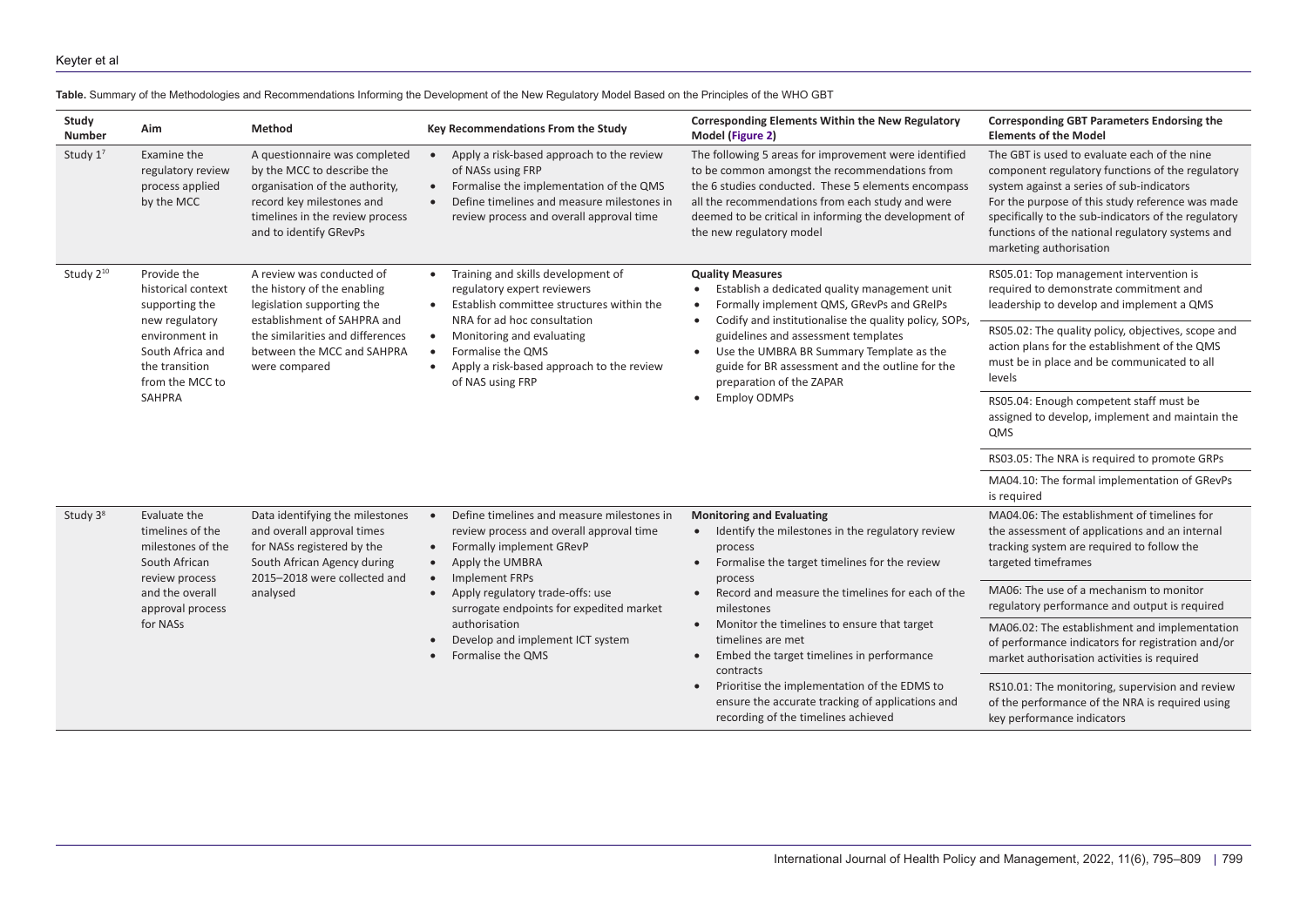#### **Table.** Continued

| Study<br>Number       | Aim                                                                                                                                                                                                                                                                                                                                          | Method                                                                                                                                                                                                                                                                                                             | Key Recommendations From the Study                                                                                                                                                                                                                                                                                                                                                                                                                   | Corresponding Elements Within the New Regulatory<br>Model (Figure 2)                                                                                                                                                                                                                                                                                                                                                                                                                                                                                                                       | <b>Corresponding GBT Parameters Endorsing the</b><br><b>Elements of the Model</b>                                                                                 |
|-----------------------|----------------------------------------------------------------------------------------------------------------------------------------------------------------------------------------------------------------------------------------------------------------------------------------------------------------------------------------------|--------------------------------------------------------------------------------------------------------------------------------------------------------------------------------------------------------------------------------------------------------------------------------------------------------------------|------------------------------------------------------------------------------------------------------------------------------------------------------------------------------------------------------------------------------------------------------------------------------------------------------------------------------------------------------------------------------------------------------------------------------------------------------|--------------------------------------------------------------------------------------------------------------------------------------------------------------------------------------------------------------------------------------------------------------------------------------------------------------------------------------------------------------------------------------------------------------------------------------------------------------------------------------------------------------------------------------------------------------------------------------------|-------------------------------------------------------------------------------------------------------------------------------------------------------------------|
| Study 417             | Compare the<br>registration<br>process and the<br>regulatory review<br>model of the<br>MCC to that of<br>4 other similar-<br>sized regulatory<br>authorities                                                                                                                                                                                 | A questionnaire was used to<br>describe the structure, the<br>registration process, good<br>review and decision-making<br>practices of the MCC<br>Similar questionnaires were<br>also completed and validated<br>by Australia's TGA, Canada's<br>Health Canada, Singapore's<br>HSA and Switzerland's<br>Swissmedic | Define timelines and measure milestones in<br>review process and overall approval time<br>Formally implementing GRevP<br>$\bullet$<br>Apply UMBRA<br>$\bullet$<br>Implement FRPs and apply a risk-based<br>approach to regulatory review process<br>Establish committee structures within the<br>NRA for ad hoc consultation<br>Enhance transparency and communication<br>through development and publication of<br>public assessment report (ZAPAR) | Apply a Risk-Based Approach to Review<br>Formalise FRPs in order to conserve limited<br>resources, avoid duplication of regulatory effort<br>and shorten timelines for medicine registration<br>Consider alternatives to the full review process,<br>$\bullet$<br>such as the abridged review and verification<br>review<br>Rely on or recognise reference agencies'<br>$\bullet$<br>assessment reports<br>Rely on or recognise the regulatory decisions of<br>$\bullet$<br>reference agencies<br>Strengthen collaborations and initiatives for joint<br>$\bullet$<br>reviews/work-sharing | RS03.04: Reliance on the decisions of other<br>mature NRAs through documented policy,<br>procedures and/or mechanisms must be<br>formalised                       |
|                       |                                                                                                                                                                                                                                                                                                                                              |                                                                                                                                                                                                                                                                                                                    |                                                                                                                                                                                                                                                                                                                                                                                                                                                      |                                                                                                                                                                                                                                                                                                                                                                                                                                                                                                                                                                                            | RS09.01: NRAs are encouraged to participate<br>in a regional and/or global network in order to<br>promote convergence and harmonisation efforts                   |
| Study 5 <sup>18</sup> | Review the<br>PARs available<br>in the public<br>were compared with the<br>domain against<br>the UMBRA BR<br>Template using<br>a case study<br>documentation<br>approach<br>A focus group discussed<br>Evaluate the<br>approach initiated<br>by SAHPRA to<br>document and<br>communicate the<br>The SAHPRA approach to<br><b>BR</b> decision | PARs for 3 NASs published<br>by NRAs in Australia, Europe,<br>Canada, and the United States                                                                                                                                                                                                                        | Perform BR assessment in a structured,<br>systematic documented manner<br>Preparation and publication of a ZAPAR to<br>communicate the BR decision<br>Use UMBRA BR Template for BR assessment<br>and as an outline for the public assessment<br>report (ZAPAR)                                                                                                                                                                                       | <b>Transparency and Communication</b><br>Enhance stakeholder relationships through<br>$\bullet$<br>improved communication and transparency<br>Publish updated lists of SAHPRA licence holders<br>$\bullet$<br>and medicine registrations<br>Facilitate online submission and tracking of<br>$\bullet$<br>applications<br>Publish SAHPRA's summary basis of decision in the<br>$\bullet$<br>form of the public assessment report (ZAPAR)                                                                                                                                                    | MA05: NRAs must ensure that mechanisms exist<br>to promote transparency, accountability and<br>communication                                                      |
|                       |                                                                                                                                                                                                                                                                                                                                              | validated UMBRA BR Template<br>to evaluate the BR decision                                                                                                                                                                                                                                                         |                                                                                                                                                                                                                                                                                                                                                                                                                                                      |                                                                                                                                                                                                                                                                                                                                                                                                                                                                                                                                                                                            | MA05.01: NRAs are required to ensure the<br>availability of a website or other official<br>publication that is regularly updated                                  |
|                       |                                                                                                                                                                                                                                                                                                                                              | the use of PARs as potential<br>knowledge management tools<br>for stakeholder understanding<br>of regulatory decision-making<br>document and communicate<br>the BR decisions was evaluated                                                                                                                         |                                                                                                                                                                                                                                                                                                                                                                                                                                                      |                                                                                                                                                                                                                                                                                                                                                                                                                                                                                                                                                                                            | MA05.02: NRAs are required to publish an<br>updated list of all medicines granted market<br>authorisation                                                         |
|                       |                                                                                                                                                                                                                                                                                                                                              |                                                                                                                                                                                                                                                                                                                    |                                                                                                                                                                                                                                                                                                                                                                                                                                                      |                                                                                                                                                                                                                                                                                                                                                                                                                                                                                                                                                                                            | RS09.04: NRAs are required to publish<br>information on marketed medical products,<br>authorised companies and licensed facilities                                |
|                       |                                                                                                                                                                                                                                                                                                                                              |                                                                                                                                                                                                                                                                                                                    |                                                                                                                                                                                                                                                                                                                                                                                                                                                      |                                                                                                                                                                                                                                                                                                                                                                                                                                                                                                                                                                                            | MA05.03: NRAs are required to publish the<br>summary technical evaluation reports for<br>approved applications of marketing authorisation<br>in the public domain |
|                       |                                                                                                                                                                                                                                                                                                                                              |                                                                                                                                                                                                                                                                                                                    |                                                                                                                                                                                                                                                                                                                                                                                                                                                      |                                                                                                                                                                                                                                                                                                                                                                                                                                                                                                                                                                                            | RS09.03: NRAs are required to publish the NRA<br>decisions related to regulatory activities in the<br>public domain                                               |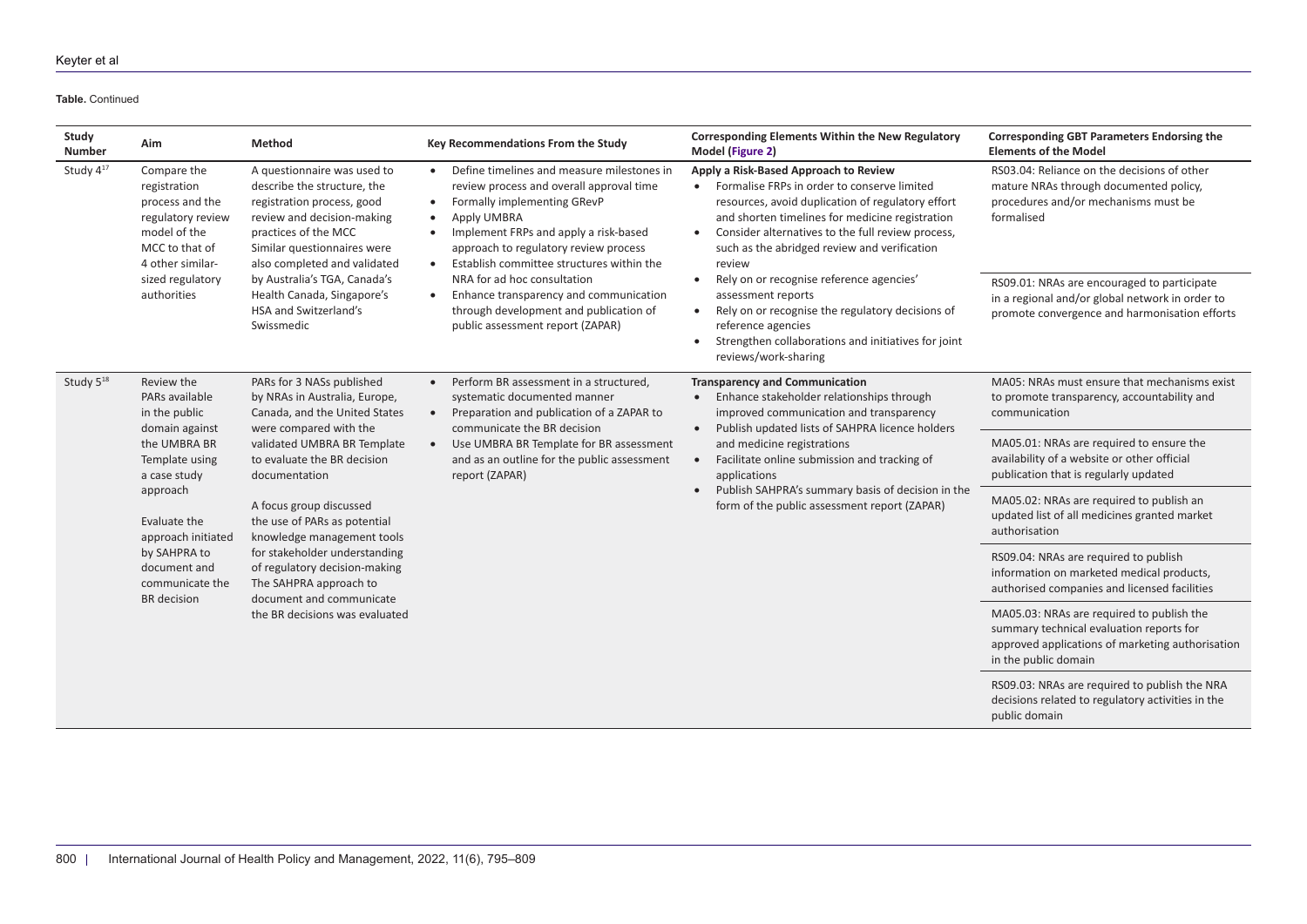#### **Table.** Continued

| Study<br><b>Number</b> | Aim                                                                  | <b>Method</b>                                                                                                                                         | Key Recommendations From the Study                                                                                                                                                                                                                                                                                                                                                                                                | <b>Corresponding Elements Within the New Regulatory</b><br>Model (Figure 2)                                                                                                                                                         | <b>Corresponding GBT Parameters Endorsing the</b><br><b>Elements of the Model</b>                                                          |
|------------------------|----------------------------------------------------------------------|-------------------------------------------------------------------------------------------------------------------------------------------------------|-----------------------------------------------------------------------------------------------------------------------------------------------------------------------------------------------------------------------------------------------------------------------------------------------------------------------------------------------------------------------------------------------------------------------------------|-------------------------------------------------------------------------------------------------------------------------------------------------------------------------------------------------------------------------------------|--------------------------------------------------------------------------------------------------------------------------------------------|
| Study6 <sup>19</sup>   | Identify criteria<br>and current<br>practices for<br>implementing an | A questionnaire was completed<br>by 6 NRAs to determine<br>criteria and current practices<br>for implementing an abridged                             | Formalising the implementation of GRelP;<br><b>Training and Education</b><br>Place reliance on trusted NRAs<br>Verify sameness of NAS applications<br>submitted to SAHPRA<br>Limit the scope of the abridged review to a:<br>♦ Detailed review of clinical data<br>♦ Review of the quality data and non-clinical<br>data only in the event of query; and<br>• Selective review of human pharmacology<br>regulatory review<br>data | Training programs should be formalised<br>Priority should be placed on the professional<br>development of internal and external assessors                                                                                           | MA03.01: Sufficient competent staff (education<br>training skills and experience) should be assigned<br>to perform marketing authorisation |
|                        | abridged review<br>process and                                       | review process<br>Two focus group discussions<br>were conducted on the<br>practical implementation of an<br>abridged review process based<br>on GRelP |                                                                                                                                                                                                                                                                                                                                                                                                                                   | Ongoing skills development may be maintained<br>through the initiation of mentorship programmes<br>The development of additional capacity will<br>contribute towards enhanced regulatory<br>performance and shortened timelines for | MA03.03: The development, implementation and<br>annual updating of the training plan is required                                           |
|                        | understanding<br>barriers and<br>enablers in                         |                                                                                                                                                       |                                                                                                                                                                                                                                                                                                                                                                                                                                   |                                                                                                                                                                                                                                     | MA03.04: Performing and maintaining records of<br>staff training activities is required                                                    |
|                        | utilising reliance<br>models                                         |                                                                                                                                                       |                                                                                                                                                                                                                                                                                                                                                                                                                                   |                                                                                                                                                                                                                                     | RS05.14: The establishment of a mechanism to<br>evaluate and demonstrate the effectiveness of<br>training activities is required           |

Abbreviations: WHO GBT, World Health Organization Global Benchmarking Tool; BR, Benefit-Risk; FRPs, facilitated regulatory pathways; GRPs, good regulatory practices; GRelPs, good reliance practices; GRevPs, good review pra standard operating procedures; HSA, health science authority; ICT, information and communications technology; MCC, Medicines Control Council; NASs, new active substances; NRA, national regulatory authority; PARs, public as reports; QMS, quality management system; SAHPRA, South African Health Product Regulatory Authority; TGA, therapeutic goods administration; UMBRA, Universal Model for Benefit Risk Assessment; ZAPAR, South African Public Ass Report; ODMPs, quality decision-making practices.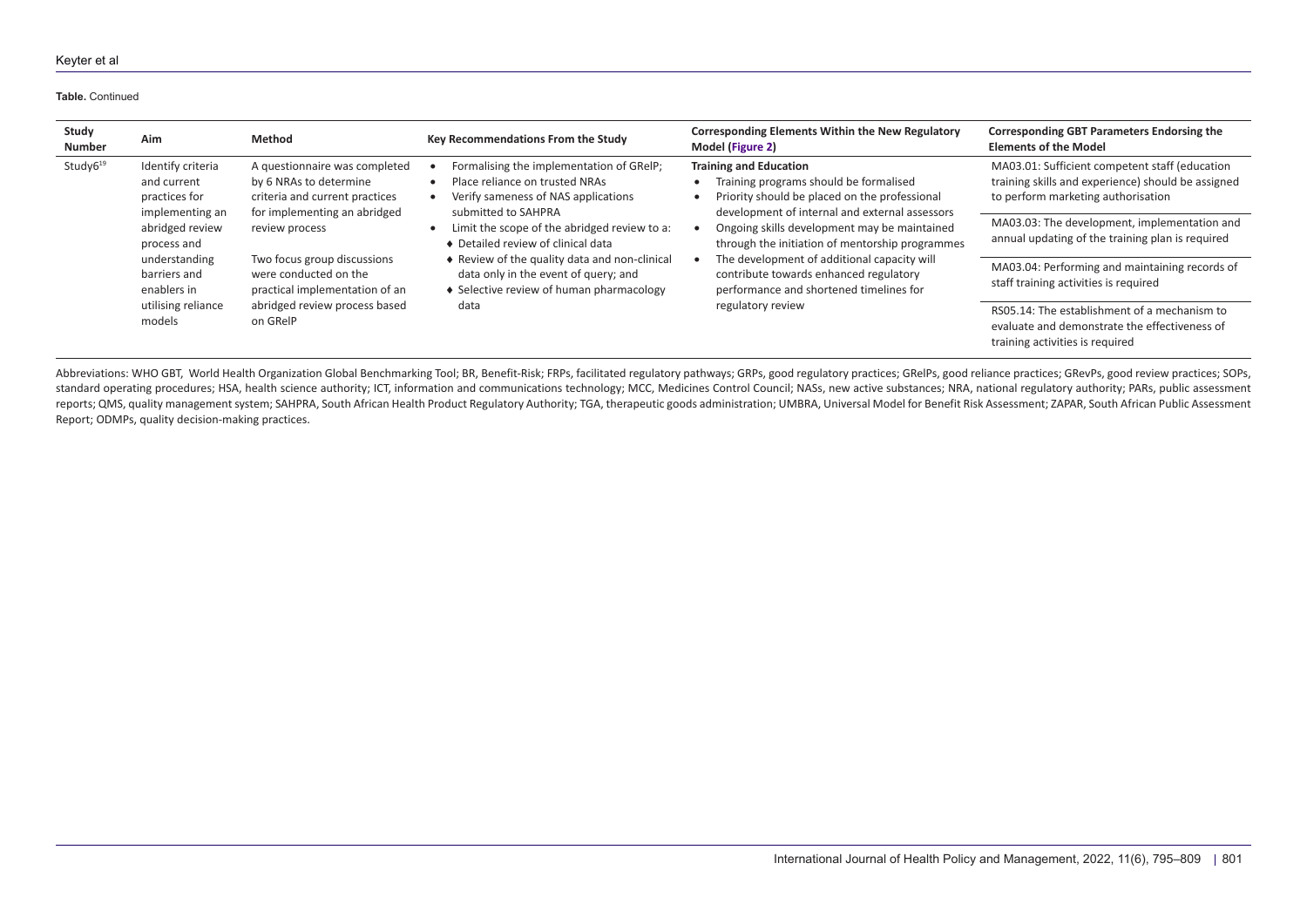the transparency of SAHPRA decision-making. It is also recommended that documented BR assessments, such as the PARs, may be relied on by other agencies in order to facilitate expedited review times.<sup>18</sup>

*Study 6:* A questionnaire was completed by regulatory authorities in Australia, Brazil, Canada, the Gulf Health Council, Israel, and Thailand to determine criteria and current practices for implementing an abridged review process. In addition, 2 focus group discussions were conducted on the practical implementation of an abridged review process based on "good reliance practices (GRelPs)." The results of this research facilitated the publication of recommendations for the implementation of an abridged review process in South Africa based on GRelPs.19

# Improved New Proposed Model

The proposed model for an improved full review process is illustrated in [Figure 1.](#page-7-0) To be able to monitor and evaluate milestones and overall timelines it is necessary to implement an electronic tracking system such as that used in the OpERA tool.16 On receipt, the application will be validated

and the good manufacturing practice (GMP) status of the manufacturing facility and laboratory will be verified. The application should not progress without confirmation of a positive GMP status for the relevant facilities listed in the application. A full Common Technical Document (CTD) should be submitted and full review of the quality/chemistry manufacturing and controls, safety and efficacy is highly recommended to be performed in parallel. The naming and scheduling of the NAS should also take place during this time. It would be of paramount importance that the applicants be given specified time to respond to any questions posed by SAHPRA and the time for evaluation of the response to such questions should be limited. Only one cycle of questions and answers should routinely be permitted with an additional cycle used only in exceptional circumstances. The UMBRA BR Summary Template is recommended to be used to conduct the evaluation of the clinical data and record the BR decisions. It is essential that assessment reports, prepared by SAHPRA during the review process, be peer-reviewed by the scientific committee. More frequent ad hoc consultation of a scientific expert committee should be limited to applications for market

<span id="page-7-0"></span>

Figure 1. Proposed Model for the Improved Review Process. Adapted from Keyter et al<sup>7</sup> and Keyter et al. <sup>17</sup> Abbreviations: BR, benefit-risk; CTD, common technical document; GMP, good manufacturing practice; OpERA, optimising efficiencies in regulatory agencies; SAHPRA, South African Health Products Regulatory Authority; QoDoS, quality of decision-making orientation scheme; UMBRA,universal methodologies for benefit-risk assessment; ZAPAR, South African Public Assessment Report.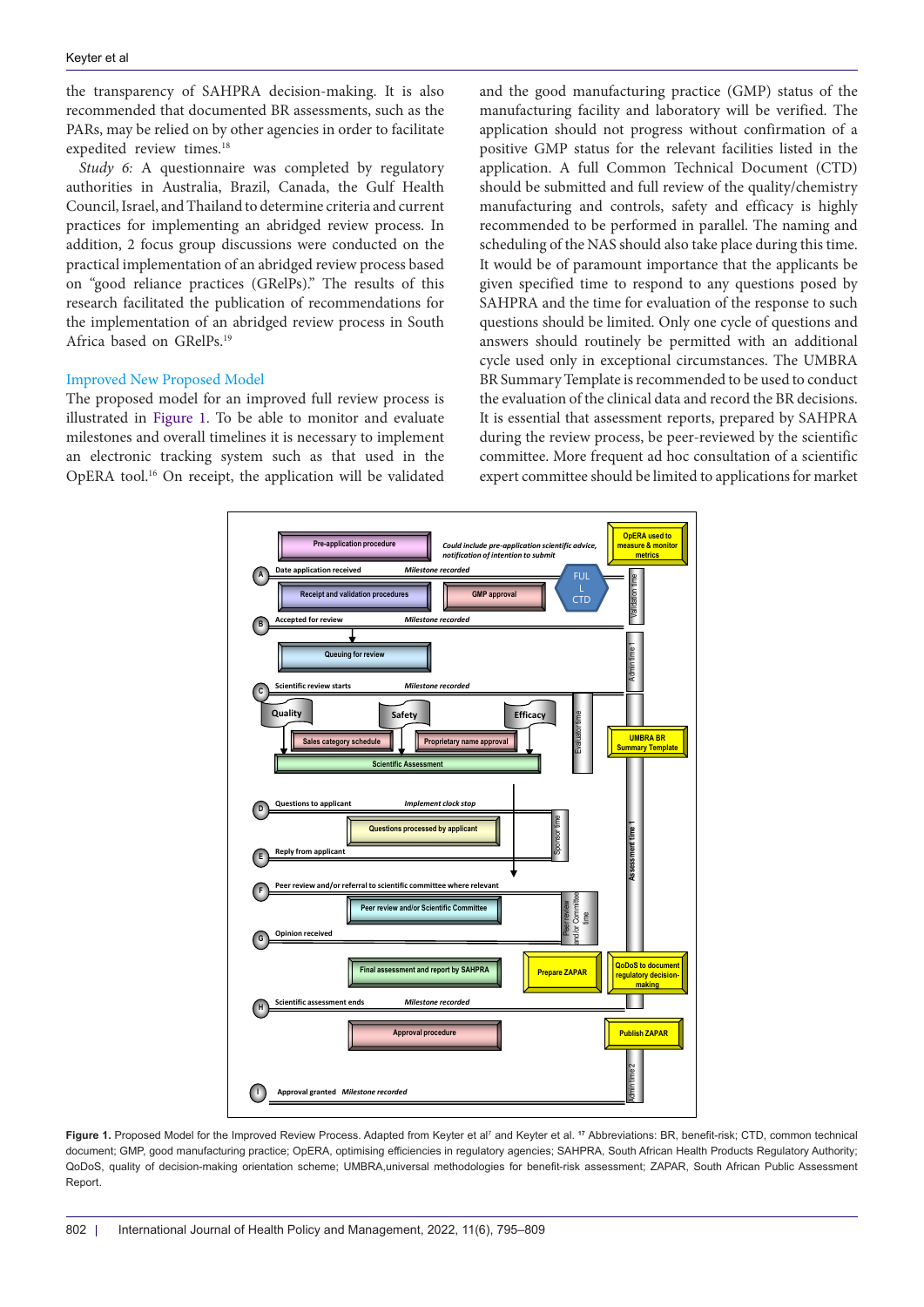authorisation requiring expert review and recommendation.<sup>17</sup> At this stage SAHPRA should consider the preparation of a PAR (ZAPAR) in order to document their regulatory decision and publish it in the public domain in order to enhance transparency. In addition, QDMPs should be evaluated using the Quality Decision Orientation Scheme (QoDoS).<sup>20,21</sup>

The proposed model for a review process based on reliance should also be considered. The WHO has published a draft working document on good reliance practices in regulatory decision-making that describes the high-level principles and recommendations for the implementation of reliance practices.22 Once finalised; these principles should be integrated into the proposed reliance model. Such a review based on reliance could be performed for NASs that have been previously assessed and registered by one or more reference agencies recognised by SAHPRA,<sup>19</sup> depending on whether it is an abridged, verification or recognition review. Only applications that are identical to those submitted to and approved by the reference agencies would be eligible for such a review. Specifications of the NAS including dosage form, strength, ingredients, indications, dose, warnings and precautions have to be identical to that of the NAS submitted to the reference agency. A closely similar product label would be acceptable. On submission, the applicant would be required to supply the full CTD, evidence of registration of the NAS by the reference agency, the list of questions to the applicant and the accompanying responses as well as any documented postmarketing commitments agreed prior to registration. It would be useful if the unredacted assessment report prepared by the reference agency to document the rationale for the reference agency's regulatory decisions was provided; however this is not a requirement. SAHPRA should then limit the review of the submission to the review of the reference agency assessment report and conduct either an abridged or verification review of certain parts of the technical dossier in support of local requirements. It is recommended that the human pharmacology, quality/chemistry manufacturing and controls and non-clinical data provided in the CTD should only be reviewed in the event of a query. A selective, detailed review of the clinical data provided in the CTD should be performed in order to account for differences in medical practice, national disease patterns, ethnic factors and unmet medical needs. The UMBRA BR Summary Template is recommended for conducting the evaluation of the clinical data and to record the BR decision. It would be highly desirable for assessment reports prepared by SAHPRA during the abridged review process to be peer-reviewed by the scientific committee. More frequent ad hoc consultation of a scientific expert committee should be limited to applications for market authorisation requiring expert review and recommendation.17 In terms of publication of a PAR (ZAPAR) and evaluation of QDMPs, the same process as that for the full review is recommended.

# Regulatory Framework of SAHPRA

The results have identified inefficiencies in the regulatory framework of SAHPRA and the opportunities for improvement in its regulatory performance.7,8,10,17-19 These include: quality measures; monitoring and evaluating review times; a riskbased approach to the evaluation of medicines; transparency and communication; and training and education [\(Figure 2](#page-9-1)).

The WHO GBT sub-indicator MA01.09 specifies that guidelines on the quality, nonclinical/safety and clinical aspects should be established and implemented and should specify the requirements for registration/granting of market authorisation.23 The WHO GBT sub-indicator MA04.01 states that documented procedures/tools should be implemented for the assessment of different parts of the application and for the assessment of specific requirements of specific classes of medical products (quality, safety and efficacy).<sup>23</sup> Both of these sub-indicators endorse the recommendation to formalise the use of the UMBRA BR summary template as a guide for BR assessment and an outline for the preparation of the ZAPAR. In addition, SAHPRA should consider the implementation of QDMPs to support transparent, consistent, predictable and evidence-based regulatory decisions as described in the requirements for sub-indicator MA04.10. The objective of this sub-indicator MA04.10 is to ensure that regulatory decisions are adequately documented and to ensure consistency throughout the review process in terms of requirements and criteria for registration.<sup>23</sup>

#### *Quality Measures*

While the MCC had only developed a QMS relating to the activities of the MCC Inspectorate, SAHPRA intends to formalise the establishment of a Quality Management Unit and develop a QMS for the Agency as a whole. However, GRevPs and GRelPs have not been formally implemented; standard operating procedures (SOPs) and templates for the implementation of an abridged review process have not been developed; QDMPs have not been formalised and codified into practice. Although SAHPRA considers BR decisionmaking through its expert committees, a formalised process documenting BR decisions made by SAHPRA has not been developed or implemented and SAHPRA does not publish assessment reports for NASs.

A dedicated quality management unit should be established and a QMS should be formally implemented. A quality policy, SOPs, guidelines and assessment templates should be codified and institutionalised into practice ([Figure 3](#page-9-2)). These recommendations are endorsed by the WHO GBT sub-indicator RS05.01, which states that top management intervention is required to demonstrate commitment and leadership to develop and implement a QMS; sub-indicator RS05.02, which requires the quality policy, objectives, scope and action plans for the establishment of the QMS to be in place and to be communicated to all levels; and sub-indicator RS05.04, which requires the assignment of enough competent staff to develop, implement and maintain the QMS.<sup>24</sup> It is recommended that SAHPRA consider following the WHO Guideline on the implementation of QMSs for NRAs<sup>25</sup> that was developed based on the principles of the ISO Standard 9001:2015 for QMSs. GRPs, GRevPs and GRelPs should also be formally implemented and maintained in order to build quality into the review process. This recommendation is supported by the WHO GBT sub-indicator RS03.05, which requires the NRA to promote GRPs and to ensure that the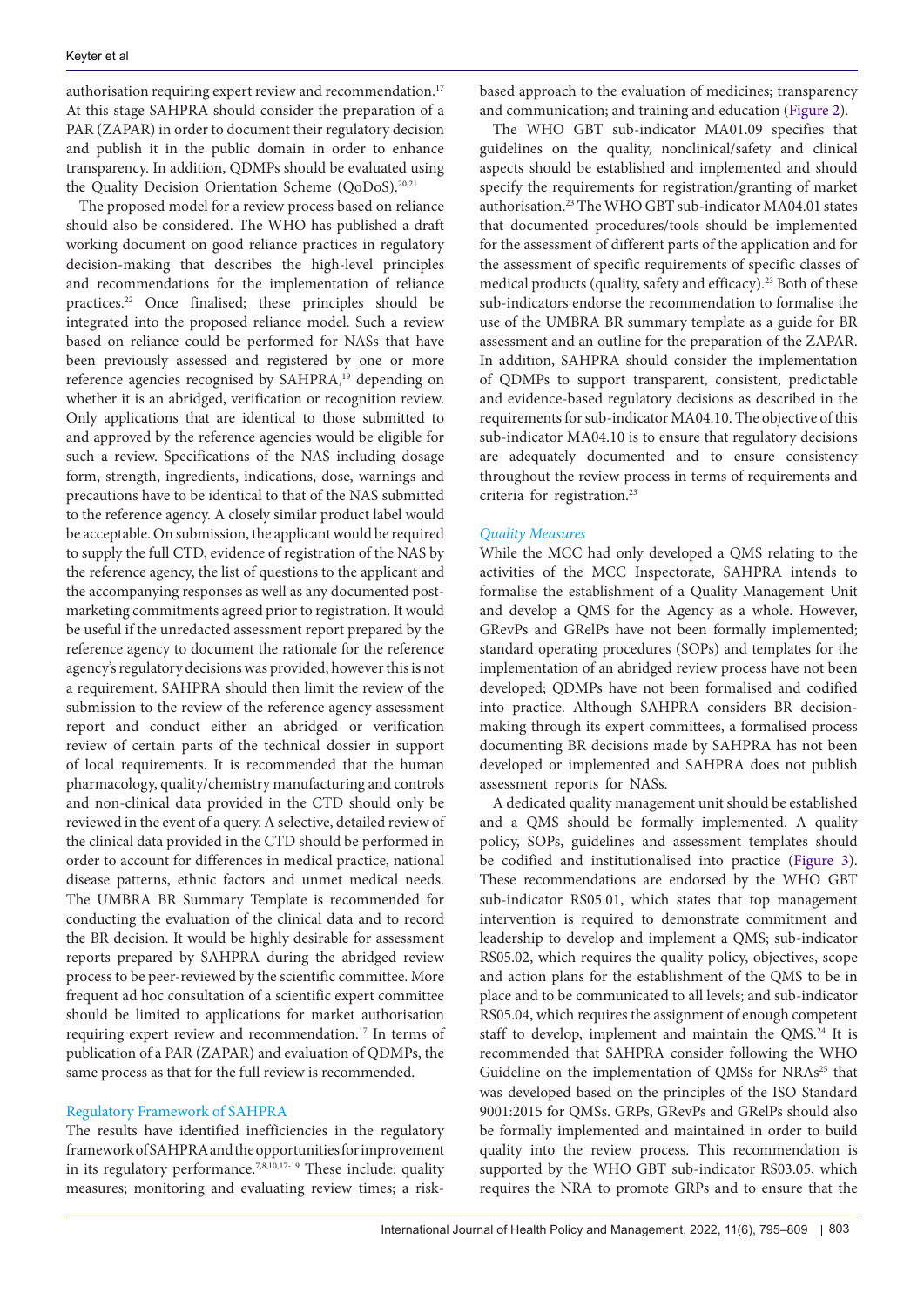<span id="page-9-1"></span><span id="page-9-0"></span>

**Figure 2**. The Proposed Improved Regulatory Review Model for the SAHPRA. Abbreviations: BR, benefit-risk; EDMS, electronic document management system; FRP, facilitated regulatory pathway; GBT, global benchmarking tool; GRP, good regulatory practice; GRevP, good review practice; GRelP; good reliance practice; MA, marketing authorisation; RS, regulatory system; SAHPRA, South African Health Products Regulatory Authority; SOPs, standard operating procedures; QMS, quality management system; UMBRA, Universal Methodology for Benefit-Risk Assessment; WHO, World Health Organization; ZAPAR, South African Public Assessment Report.

<span id="page-9-2"></span>

**Figure 3**. Improved Quality Measures. Abbreviations: BR, benefit-risk; GBT, global benchmarking tool; GRP, good regulatory practice; GRevP, good review practice; GRelP, good reliance practice; ISO, International Standardization Organization; NRA, national regulatory authority; SOP, standard operating procedure; QMS, quality management system; UMBRA, Universal Methodology for Benefit-Risk Assessment; WHO, World Health Organization; ZAPAR, South African Public Assessment Report.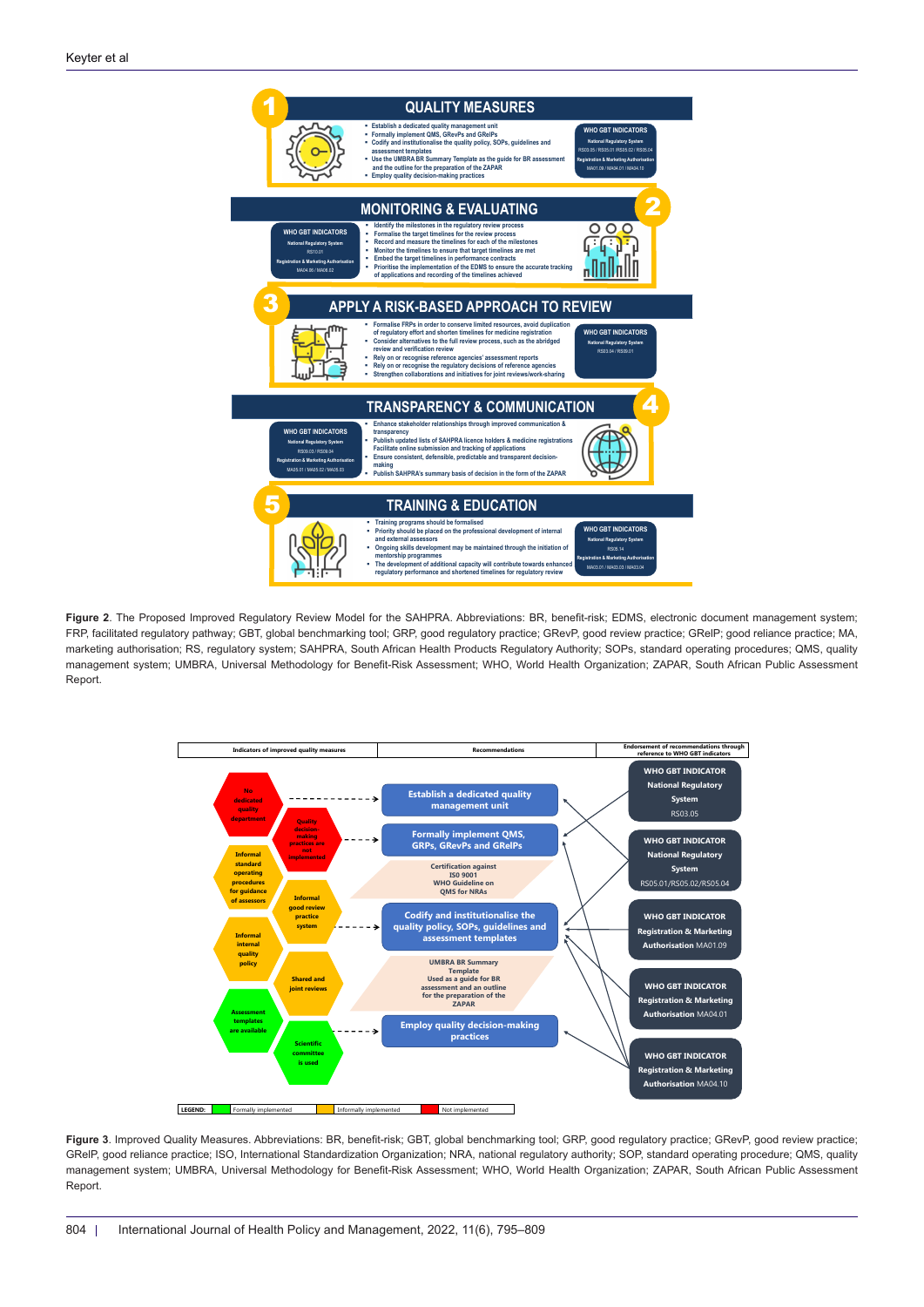principles of GRP are applied to the regulation of medicines<sup>24</sup> and the sub-indicator MA04.10, which requires the formal implementation of GRevPs.<sup>23</sup>

#### *Monitoring and Evaluating Review Times*

Target timelines and the milestones within the regulatory review process have not yet been identified and formalised. Whist, SAHPRA has identified timelines for overall approval, these are recorded manually and are not monitored routinely. Applications for NASs are also tracked manually. It is, therefore, of paramount importance for SAHPRA to consider identifying the milestones in the regulatory review process and to formalise target timelines for individual milestones as well as the entire review process. The timelines for each of these milestones should be recorded routinely and accurately measured [\(Figure 4\)](#page-10-0). The data collected should be monitored regularly (quarterly) in order to ensure that target timelines for the review process are continuously met and improved. Thus, the introduction of an EDMS becomes a priority in ensuring the accurate tracking of applications through the milestones of the review process and to provide for the automated and assured collection of the timelines achieved throughout the review process. These recommendations are endorsed by the WHO GBT sub-indicator MA04.06, which requires the establishment of timelines for the assessment of applications and an internal tracking system to follow the targeted timeframes.23 Performance contracts should be put in place to ensure that personnel and external assessors responsible for the timely review of medicines are held accountable for achieving the target timelines. This is supported by the WHO GBT sub-indicator MA06, which requires the use of a mechanism to monitor regulatory performance and output<sup>23</sup>; sub-indicator MA06.02, which requires the establishment and implementation of performance indicators for registration and/or market authorisation activities;<sup>23</sup> and the sub-indicator RS10.01, which requires the monitoring, supervision and review of NRA and affiliated institution performance using key performance indicators.<sup>24</sup>

# *Risk-Based Approach to the Evaluation of Medicines*

SAHPRA, to date, has not publicly formalised the implementation of a risk-based approach to the review of NASs. Policies, SOPs and templates for FRPs have not been developed while target timelines and milestones have not currently been identified and formalised.

It is critically important that SAHPRA, as a newly established NRA, consider applying a risk-based approach to the regulatory review of medicines whereby the allocation of resources is commensurate with product risk. FRPs should be formalised in an effort to conserve limited resources, to avoid duplication of regulatory effort and shorten timelines for medicine registration. SAHPRA has considered alternatives to the full review process, such as the abridged and verification review as well as recognition and has also considered placing reliance on the assessment reports of the regulatory decisions of reference agencies. Initiatives for joint reviews or work sharing should be further developed to support continued enhancement of regional initiatives such as Zazibona and continental and international collaborations [\(Figure 5](#page-11-0)). These recommendations are endorsed by the WHO GBT sub-indicator RS03.04, which supports the formalisation of reliance on the decisions of other mature NRAs through documented policy, procedures and/or mechanisms and the sub-indicator RS09.01, which encourages NRAs to participate

<span id="page-10-0"></span>

**Figure 4.** Improved Monitoring and Evaluating of Performance Metrics. Abbreviations: GBT, global benchmarking tool: OpERA, optimising efficiencies in regulatory agencies; WHO, World Health Organization.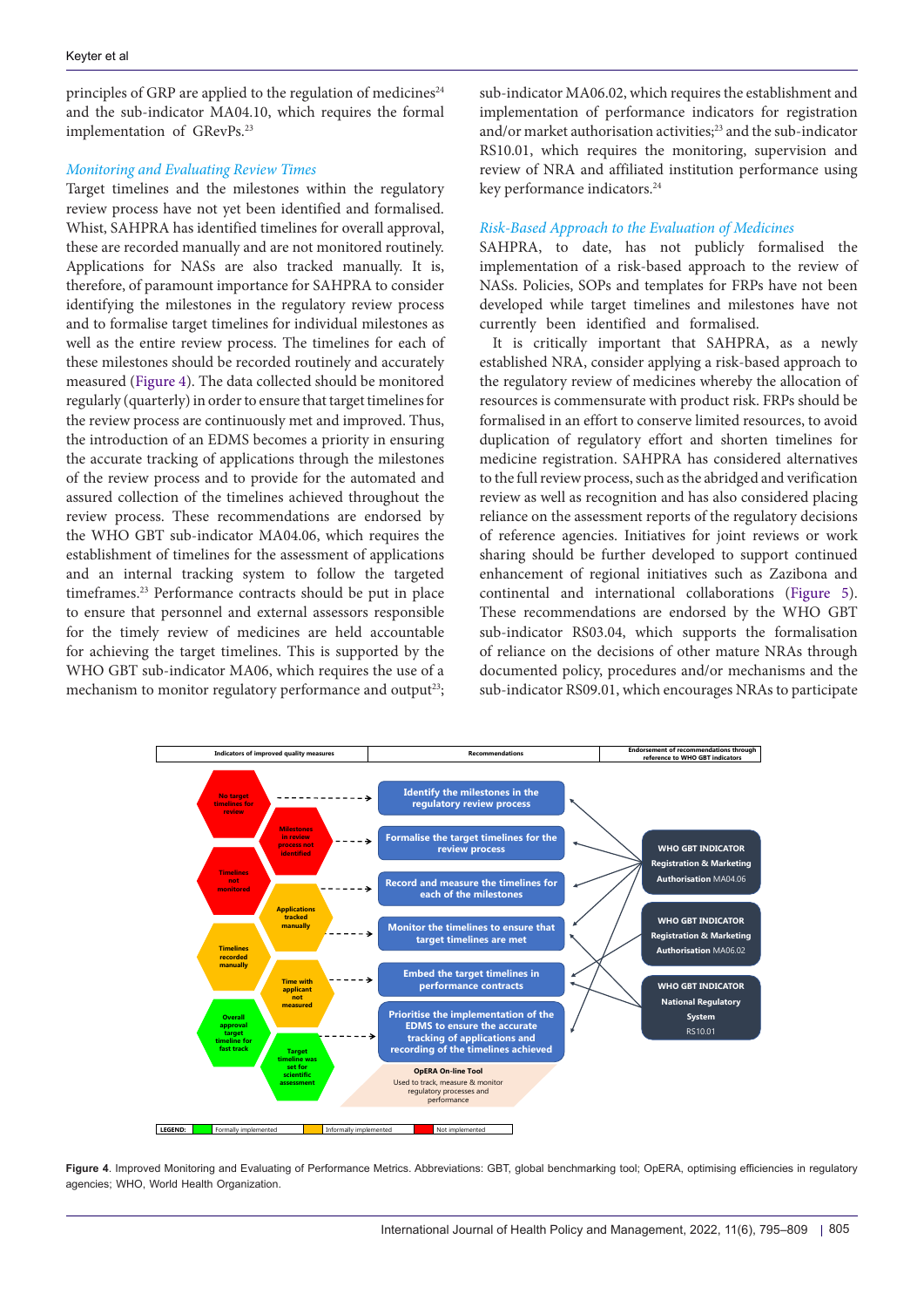<span id="page-11-0"></span>

**Figure 5**. Application of a Risk-Based Approach to Medicine Review. Abbreviations: FRP, facilitated regulatory pathway; GBT, global benchmarking tool; WHO, World Health Organization

in a regional and/or global network in order to promote convergence and harmonisation efforts.<sup>24</sup>

#### *Transparency and Communication*

SAHPRA has not implemented an online system for the submission of applications for registration and the tracking thereof and does not publish PARs nor negative regulatory decisions. These findings indicate that SAHPRA should also consider adopting improved communication strategies and increased transparency, which would in turn enhance stakeholder relationships ([Figure 6\)](#page-12-0). In addition, the SAHPRA website should be supplemented with the publication of updated lists of licence holders and medicine registrations. Furthermore, this would need to be underpinned by the development, implementation and maintenance of appropriate information and communication technology solutions to facilitate the online submission of applications supported by systems that allow the industry to track the progress of their applications.

Our findings and the associated recommendations described above are supported by the WHO GBT indicator MA05, which highlights the need for the NRA to ensure that mechanisms exist to promote transparency, accountability and communication. These recommendations are further endorsed by the sub-indicator MA05.01, which requires the NRA to ensure the availability of a website or other official publication that is regularly updated<sup>23</sup>; sub-indicator MA05.02, which requires the publication of an updated list of all medicines granted market authorisation;<sup>23</sup> and the sub-indicator RS09.04, which requires the publication of information on marketed medical products, authorised companies and licensed facilities.<sup>24</sup> The Agency could ensure consistent, evidence-based predictable and transparent decision-making through considering the adoption and application of the UMBRA BR Summary Template for BR assessment and the publication of SAHPRA summary basis of decisions in the form of the ZAPAR. This recommendation is endorsed by the sub-indicator MA05.03, which requires the publication of summary technical evaluation reports for approved applications of marketing authorisation in the public domain24 and the sub-indicator RS09.03, which requires the publication of the NRA decisions related to regulatory activities in the public domain.<sup>24</sup> The placement of the ZAPAR in the public domain will also support and strengthen the position of SAHPRA as an NRA whose regulatory decisions may be relied on or recognised by other similar NRAs in the emerging economies.

#### *Training and Education*

SAHPRA has not as yet formally implemented training and mentorship programmes, apart from ad hoc technical training and orientation programmes offered to staff. Training programmes should be formalised and priority should be placed on the professional development of both internal and external assessors ([Figure 7\)](#page-12-1) as well as administrative personnel. Ongoing skills development may be maintained through the initiation of mentorship programmes. These recommendations are endorsed by the requirements of the sub-indicators of the WHO GBT such as: MA03.01, which states that sufficient competent staff (education training skills and experience) should be assigned to perform marketing authorisation; MA03.03, which requires the development, implementation and annual updating of the training plan; MA03.04, which describes the requirement of performing and maintaining records of staff training activities<sup>23</sup>; and RS05.14, which requires the establishment of a mechanism to evaluate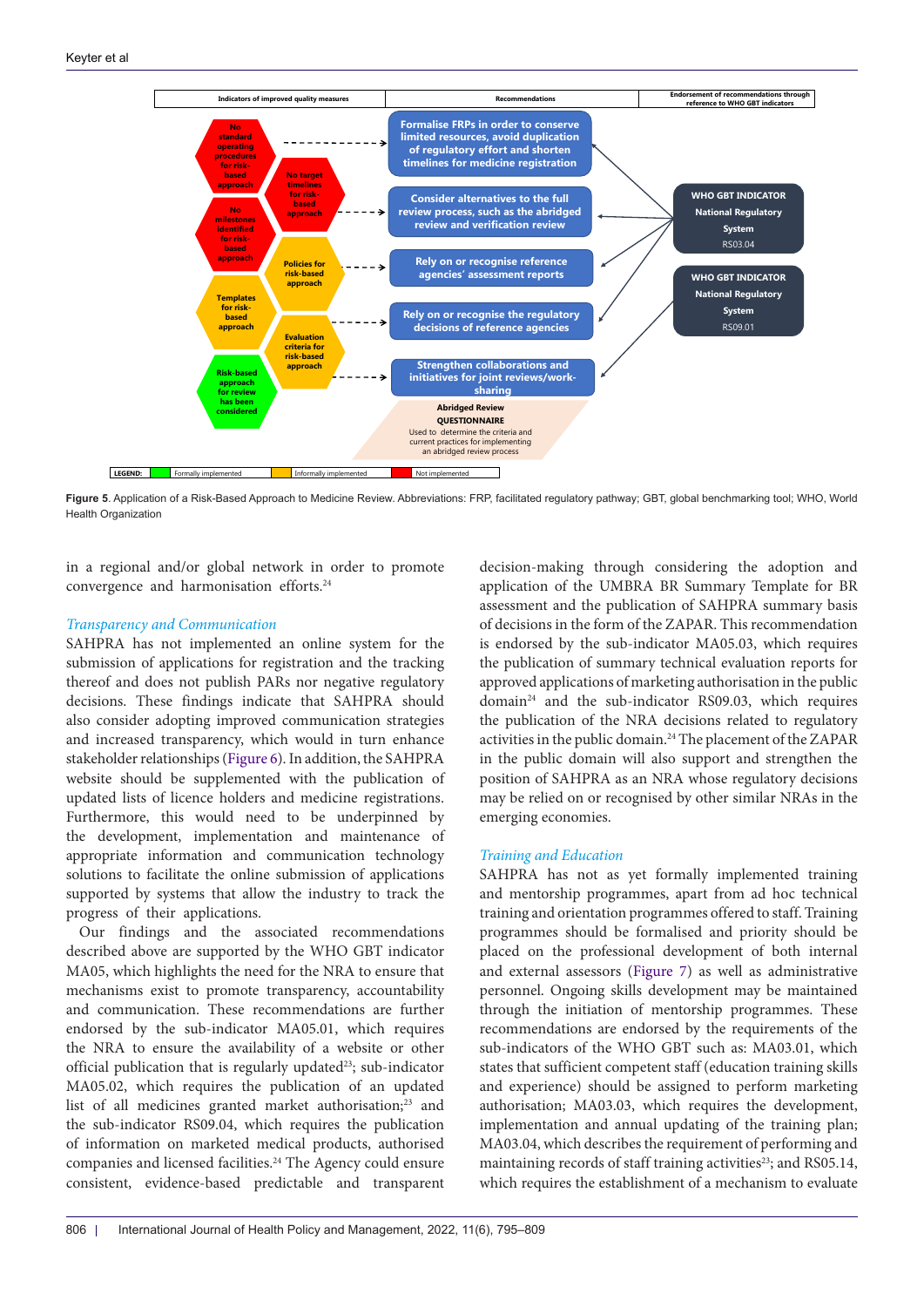<span id="page-12-0"></span>

Figure 6. Improved Transparency and Communication. Abbreviations: GBT, global benchmarking tool; QoDoS, quality of decision-making orientation scheme; SAHPRA, South African Health Products Regulatory Authority; UMBRA, Universal Methodology for Benefit-Risk Assessment; WHO, World Health Organization; ZAPAR, South African Public Assessment Report.

<span id="page-12-1"></span>

**Figure 7.** Improved Training and Education. Abbreviations: GBT, global benchmarking tool; WHO, World Health Organization.

and demonstrate the effectiveness of training activities.<sup>24</sup> Ensuring the development of additional capacity through training and education will contribute towards enhanced regulatory performance, shortened timelines for regulatory review and retention of skilled staff.

#### **Discussion**

The historical context and the evolution of the legislation supporting the transition of the MCC to the newly established SAHPRA has been reviewed.<sup>10</sup> The challenges and opportunities for the regulatory transformation of SAHPRA and achieving improved regulatory responsiveness and performance have been identified. For the first time, studies were undertaken using well-defined methods and techniques to evaluate the regulatory review process as it was applied by the MCC,<sup>7,8</sup> compared the MCC review process to that of other similar-sized NRAs,<sup>17</sup> analysed the inherent differences in the operational model of the MCC compared to SAHPRA<sup>10</sup>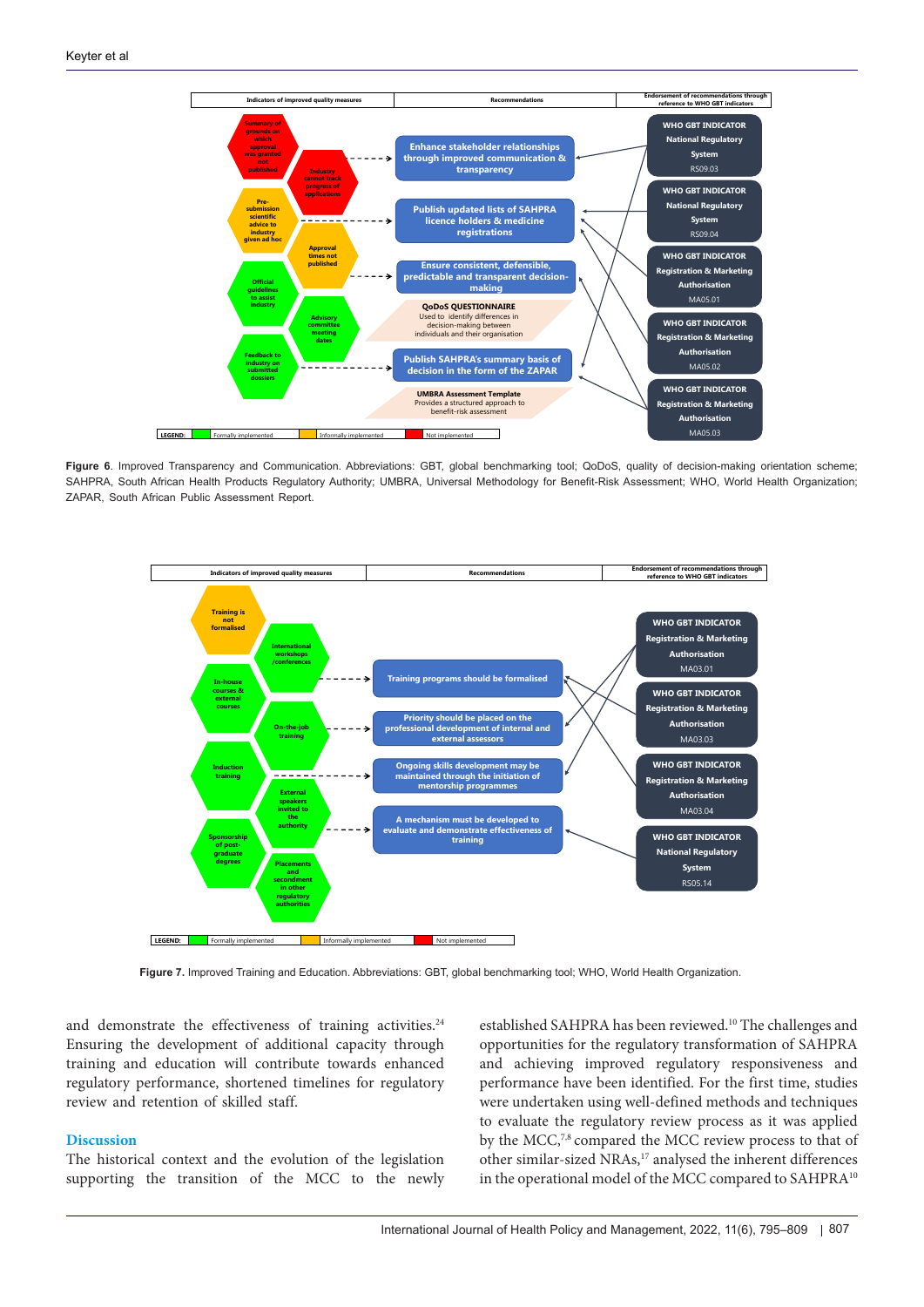and made key recommendations for the improvement of the regulatory review process as it may be applied by SAHPRA. The level of implementation of quality measures, good regulatory and review practices, decision-making practices and continuous improvement initiatives by the South African NRA has been assessed<sup>7</sup> and an evaluation of the guidelines and templates newly developed and initiated by SAHPRA, addressing the historical limitations in the application of FRPs, has been performed for the first time. As a result, recommendations for an improved model for the regulatory review of medicines have been proposed.

These studies7,8,10,17-19 have been valuable in providing a baseline against which the results of the recommended improvements to the reformed regulatory review process under SAHPRA may be quantitatively evaluated and presented. Following the implementation of the SAHPRA re-engineered processes it would be useful to reflect on its revised organisational structure, regulatory review process and regulatory performance; evaluate its performance metrics and overall median approval times for NASs (2019-2020) and compare its new registration process and regulatory review model against other similar-sized NRAs.

Provided that the recommendation, to identify and routinely monitor and evaluate the milestones in the regulatory review process, is implemented, it would be useful to analyse the timelines achieved between these milestones in order to accurately determine the time taken by SAHPRA to review an application for the registration of NASs and the time taken by the applicant to provide the required response/s to SAHPRA. It is evident from recent studies that SAHPRA needs an action plan for an improved regulatory review model in order to decrease the timelines for approval of NASs and accelerate patients' access to new medicines.7,8,10,17-19 To achieve this, it is recommended that SAHPRA makes provision for an online application process supported by an effective EDMS to support the tracking of applications and the monitoring and evaluation of the milestones and timelines within the regulatory review process.

#### Reliance and Work-Sharing

A number of key recommendations, underpinned by GRPs, GRevPs and GRelPs, have been developed and are considered to be the core elements required to support the proposed improved regulatory review model for SAHPRA. The implementation of these recommendations is crucial in meeting the requirements of several of the sub-indicators within the WHO GBT that contribute towards the regulatory performance of a sustainable and efficient regulatory system. These recommendations are considered to be fundamental for SAHPRA to achieve a maturity level rating of either 3 or 4 and become a WHO-listed NRA. As a WHO-listed NRA, SAHPRA would be in a position to serve as a reference agency to other NRAs within the African region, thus advancing the contribution of SAHPRA in both regional and continental reliance and work-sharing initiatives. The drive for the implementation of collaborative initiatives to support the appropriate allocation of limited resources and to reduce the duplication of regulatory effort has been observed.<sup>5</sup> SAHPRA has participated in such initiatives, most notably the regional Zazibona collaborative registration process. The application of a common model, such as this one, will promote alignment in regulatory review processes and will support the development of expanded regional models for work sharing and joint assessment. Region-wide application of this model has the potential to establish the African region at a new level of regulatory efficiency as well as accelerating patients' access to new medicines.

### Limitations and Future Work

This study was limited to a review of the South African regulatory environment, however, the model that has been developed through this study provides a road map that could be implemented by other NRAs to achieve enhanced regulatory performance. In the light of the similarities in the challenges faced by NRAs in the emerging economies, it is highly likely that this model could be applied by such NRAs within the African region and beyond.

It would be valuable to study the regulatory performance and the opportunities for the enhancement of both regional and continental collaborative initiatives in Africa. Future work could include interviewing regulatory agencies that have implemented an abridged review process to determine the criteria and current practices for implementation. This information would provide insight into how FRPs may be used to strengthen the regulatory performance of the Zazibona collaborative initiative or work-sharing/joint reviews in the South African Development Community region or within the African continent.

# **Conclusion**

The findings of the studies reported here have led to a series of key action plans for the development of an improved model for regulatory review, a model for BR assessment supported by quality decision-making as well as recommendations for the application of risk stratification strategies, strengthening of reliance networks, reinforcing GRPs and enhancing transparency. It is hoped that the proposed improved model will be considered by SAHPRA and will pave the way towards efficient and transparent, streamlined review processes, coupled with increased consistency, evidence-based decisionmaking practices, reduced timelines and improved patients' access to new medicines.

#### **Acknowledgements**

The OpERA programme is underwritten by the Centre for Innovation in Regulatory Science (CIRS) and is supported by a grant from the Bill and Melinda Gates Foundation.

#### **Ethical issues**

The study received Ethics approval from the University of Hertfordshire Institutional Ethics Committee (LMS/PGR/UH/03873).

#### **Competing interests**

Authors declare that they have no competing interests.

#### **Authors' contributions**

AK developed the study design, collected and analysed the data, interpreted the results and wrote the first draft of the manuscript. SS: Developed the study